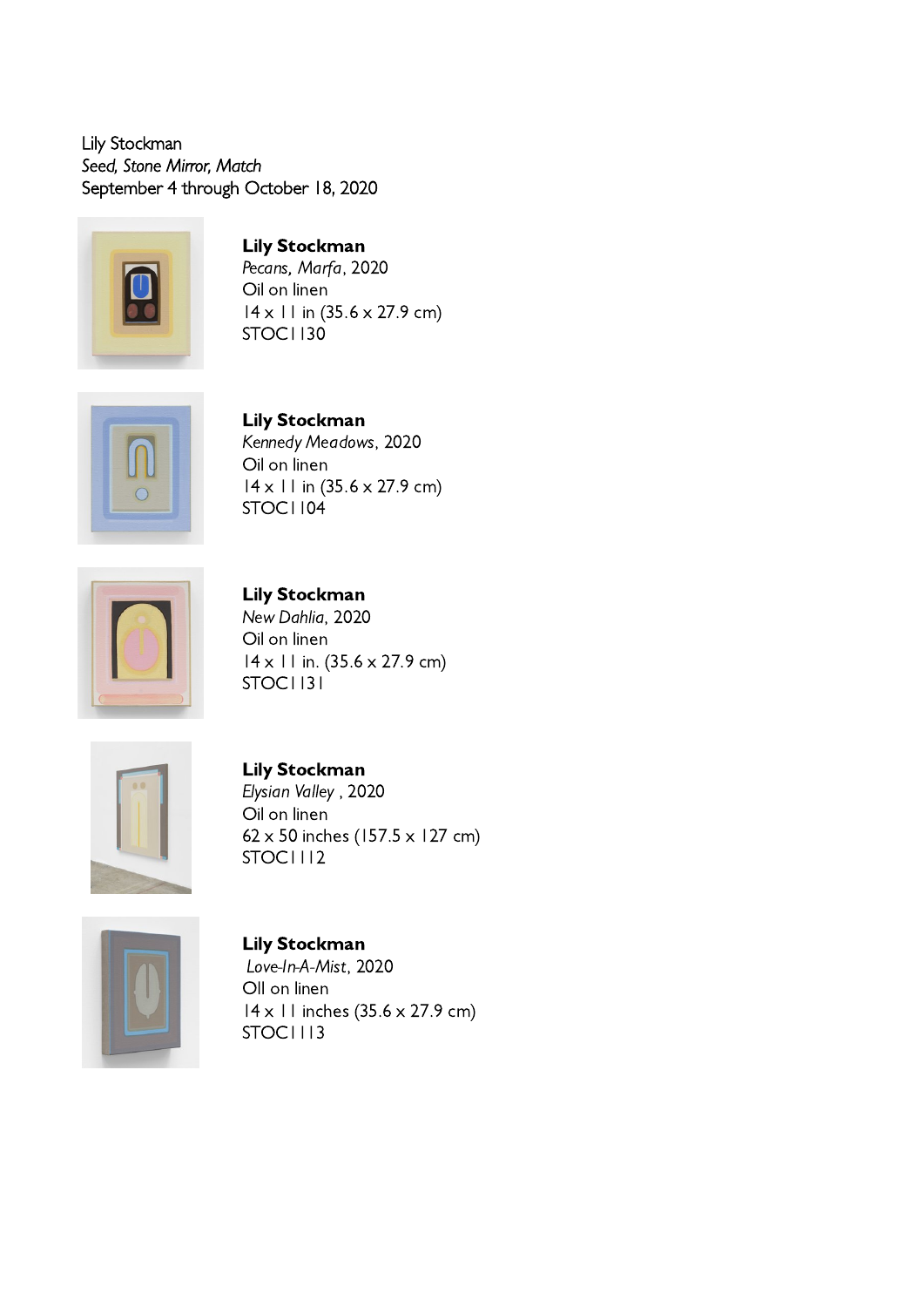

Lily Stockman Ajmer Highway, 2020 OIl on linen 14 x 11 inches (35.6 x 27.9 cm) STOC1118



Lily Stockman Marwari, 2020 Oil on linen 48 x 36 inches (121.9 x 91.4 cm) STOC1126



## Lily Stockman

Benediction, 2020 Oil on linen 14 x 11 inches (35.6 x 27.9 cm) STOC1119



Lily Stockman Yucca with Bees, 2020 Oil on linen 14 x 11 inches (35.6 x 27.9 cm) STOC1122



Lily Stockman Millard Falls, 2020 Oil on linen 62 x 50 inches (157.5 x 127 cm) STOC1125



Lily Stockman Digitalis, 2020 Oil on linen 48 x 36 inches (121.9 x 91.4 cm) STOC1127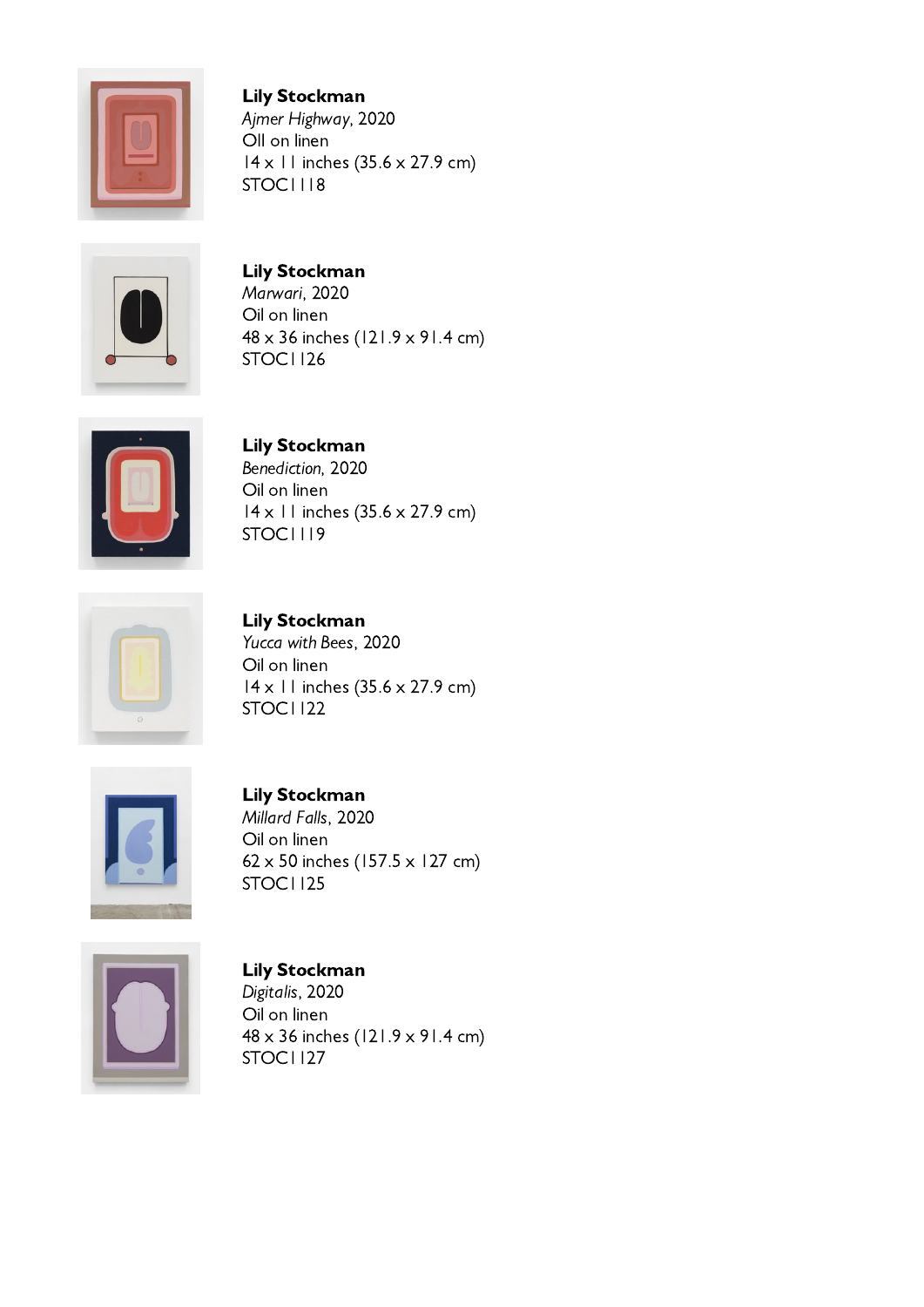

Lily Stockman Bal Samand, 2020 Oil on linen 48 x 36 inches (121.9 x 91.4 cm) STOC1128



Lily Stockman Float, 2020 Oil on linen 14 x 11 inches (35.6 x 27.9 cm) STOC1120



Lily Stockman

STOC1121

Figueroa, 2020 Oil on linen 14 x 11 in (35.6 x 27.9 cm) STOC1105



Lily Stockman Orchard Day, 2020 Oil on linen 14 x 11 inches (35.6 x 27.9 cm)



Lily Stockman Antelope Valley, 2020 Oil on linen 62 x 50 inches (157.5 x 127 cm) STOC1124



Lily Stockman Nanital, 2020 Oil on linen 14 x 11 inches (35.6 x 27.9 cm) STOC1114